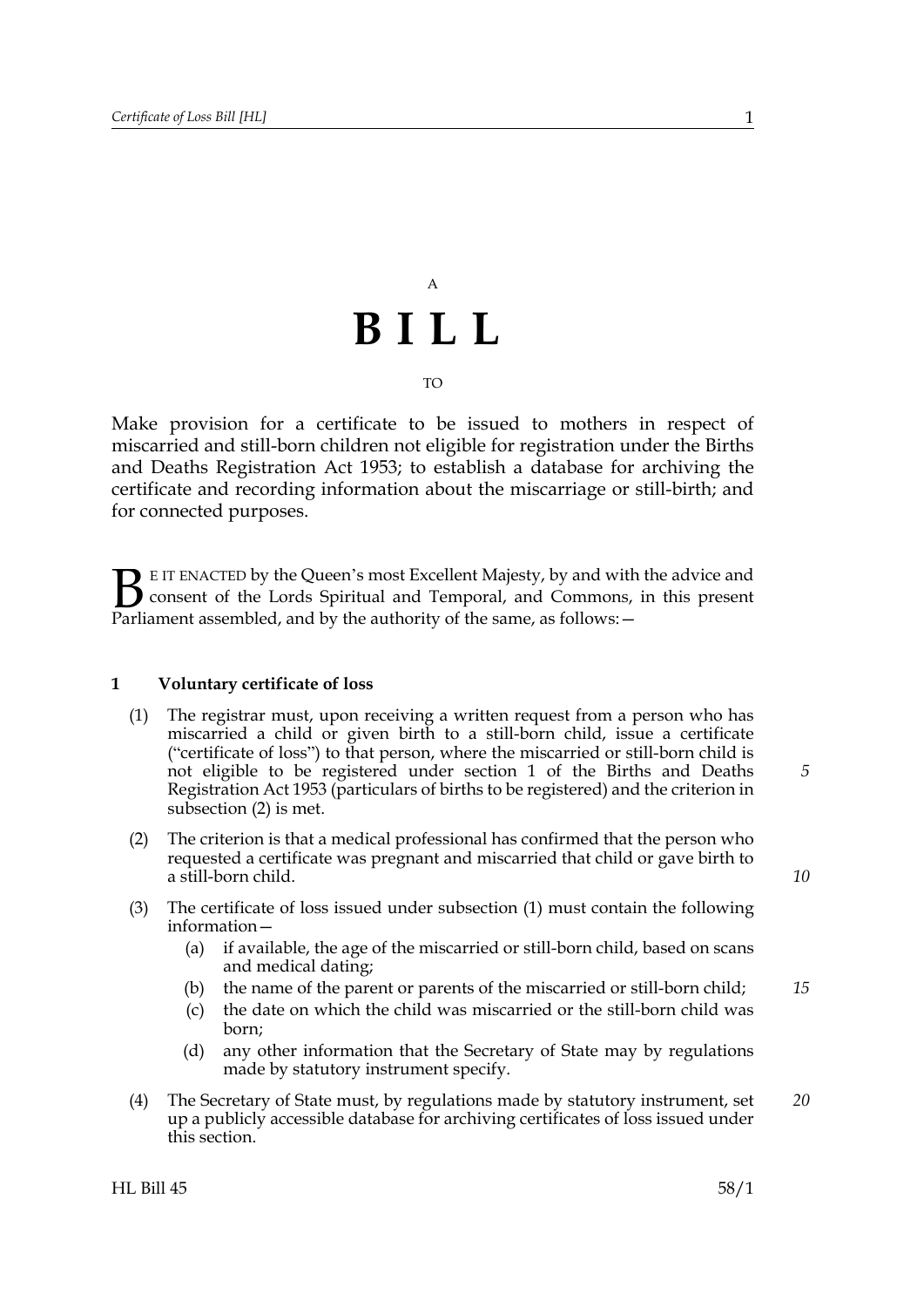- (5) Where a person requests a certificate of loss under subsection [\(1\)](#page-0-1), the registrar must archive the certificate of loss, and record the cause of the miscarriage or still-birth if the cause is known, in the database established under subsection [\(4\).](#page-0-3)
- (6) The Secretary of State must, by regulations made by statutory instrument, designate a body to fulfil the function of registrar under this section.
- (7) A statutory instrument containing regulations under this section may not be made unless a draft of the instrument has been laid before and approved by a resolution of each House of Parliament.

#### <span id="page-1-0"></span>**2 Interpretation**

In this Act—

- "miscarried child" means a child which, due to either natural causes or the mother's choice, has passed away and been expelled by the mother's body without any signs of life, or has passed away and been retained by the mother's body and is then expelled by the mother's body or removed by process of medication or surgery without signs of life, and the expressions "miscarriage" and "miscarried" shall be construed accordingly;
- "still-born child" means a child which, due to either natural causes or the mother's choice, has issued forth from its mother after a pregnancy and which did not at any time after being completely expelled from its mother breathe or show any other signs of life, and the expression "stillbirth" shall be construed accordingly; *20*
- "written request", in respect of a request for a certificate of loss, means a request made in writing using a form submitted by the person who has miscarried a child or given birth to a still-born child to the registrar, and confirmed by a registered medical professional.

#### **3 Extent, commencement and short title**

- (1) This Act extends to England and Wales only.
- (2) Section [1](#page-0-2) of this Act comes into force at the end of the period of twelve months beginning with the day on which it is passed. *30*
- (3) Section [2](#page-1-0) and this section come into force on the day on which this Act is passed.
- (4) This Act may be cited as the Certificate of Loss Act 2020.

*5*

*15*

*25*

*10*